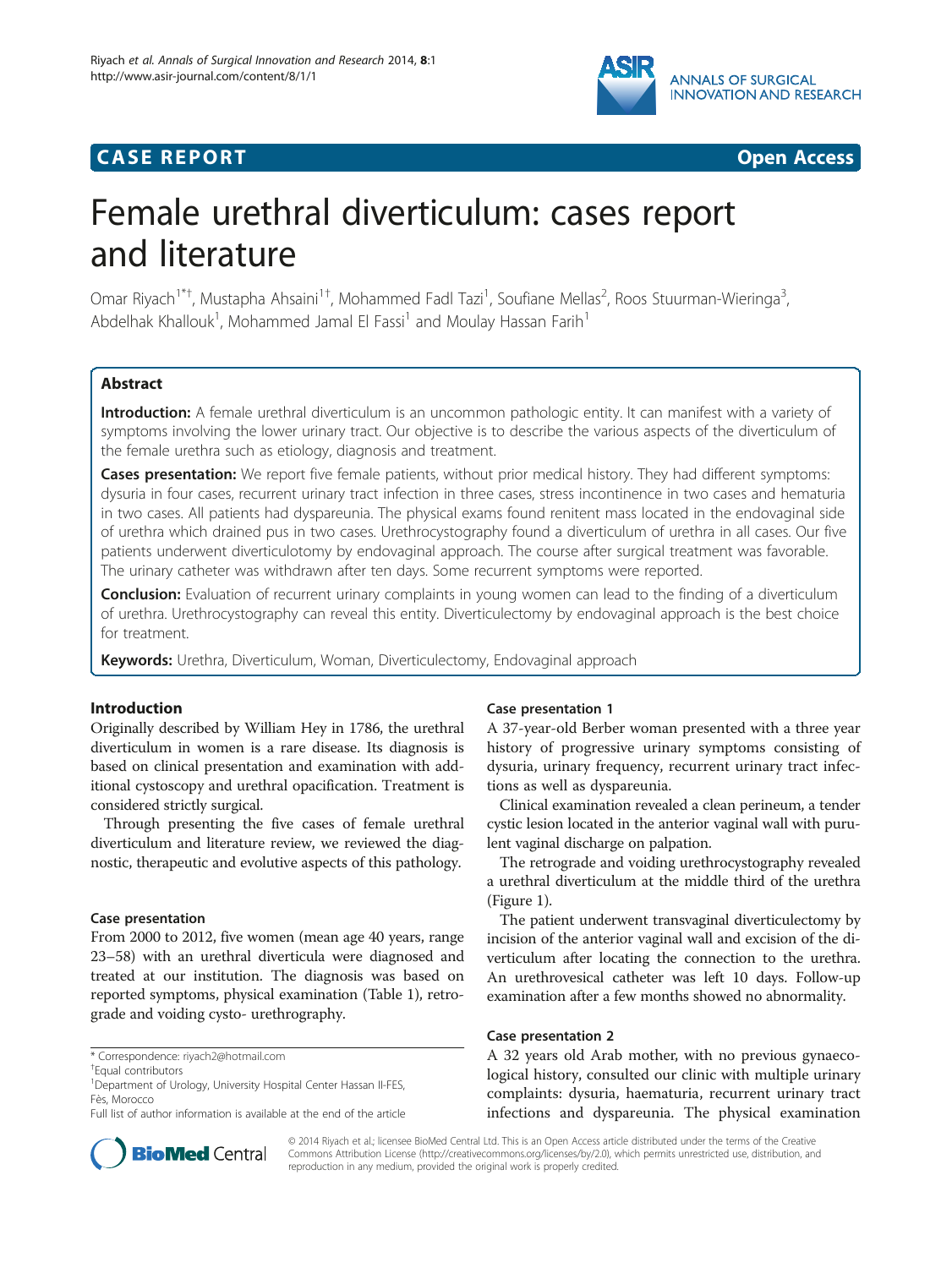| <b>Symptoms</b>                    | <b>Number of patients</b> |
|------------------------------------|---------------------------|
| Dysuria                            | 4                         |
| Vaginal mass                       | 3                         |
| Recurrent urinary tract infections | 3                         |
| Dyspareunia                        | 5                         |
| Stress or urge incontinence        | 2                         |
| Haematuria                         | $\mathcal{P}$             |
| Discharge of pus per urethra       |                           |

<span id="page-1-0"></span>Table 1 Summary of the clinical signs in reported patients

revealed a renitent mass filled with pus at the distal segment of the urethra.

The patient underwent a retrograde and voiding urethrocystography that revealed a compound diverticulum of the urethra (Figure 2).

A transvaginal diverticulectomy was performed using the previously described procedure. The urethral catheter was left 10 days. Recurring dyspareunia was reported at follow-up examinations.

#### Case presentation 3

A 40 years old Berber woman, with three homebirth children, presented with a four months history of stress urinary incontinence, recurrent urinary infections, dyspareunia and intermittent drainage of pus from the urethral meatus. Physical examination showed renitent mass located in the endovaginal side of urethra that drained pus.

The patient underwent a retrograde and voiding urethrocystography revealing a diverticulum at the proximal third of urethra.

A transvaginal diverticulectomy was performed by opening, dissecting and excising the diverticulum with no postoperative complications. The urethrovesical catheter was



Figure 1 Voiding cystourethrogram shows a diverticulum filled with contrast agent at the level of the midurethra.



removed 10 days later. Recurring urinary tract infection was reported at follow up examination.

#### Case presentation 4

A 23-year-old Berber woman presented with history of dysuria, urinary frequency, urge incontinence and dyspareunia.

Clinical examination revealed a clean perineum, and renitent vaginal mass with no inflammatory aspect.

The retrograde and voiding urethrocystography revealed a septed diverticulum at the distal third of urethra.

A transvaginal diverticulectomy was performed after incision of the anterior vaginal wall and excision of the diverticulum after locating the connection to the urethra. The urethrovesical catheter was left for 10 days. Follow-up examinations showed recurrent stress incontinence six months after surgery.

#### Case presentation 5

A 58 years old woman married mother with a salpingectomy as gynecological antecedent consulted our clinic for urinary complaints consisting of haematuria, dysuria, and dyspareunia.

The physical examination was normal.

The patient underwent a retrograde and voiding urethrocystography revealing two diverticula at the proximal and distal third of the urethra.

The patient underwent a transvaginal diverticulectomy by opening, dissecting, and excising the diverticulum. The urethral catheter was left 10 days with no abnormality at follow-up examinations.

# **Discussion**

What is the origin of the Female Urethral Diverticulum? Is it congenital, iatrogenic, traumatic or infectious [[1-5](#page-3-0)]?

The search for the origin of a diverticulum of the female urethra arouses from the passion of understanding its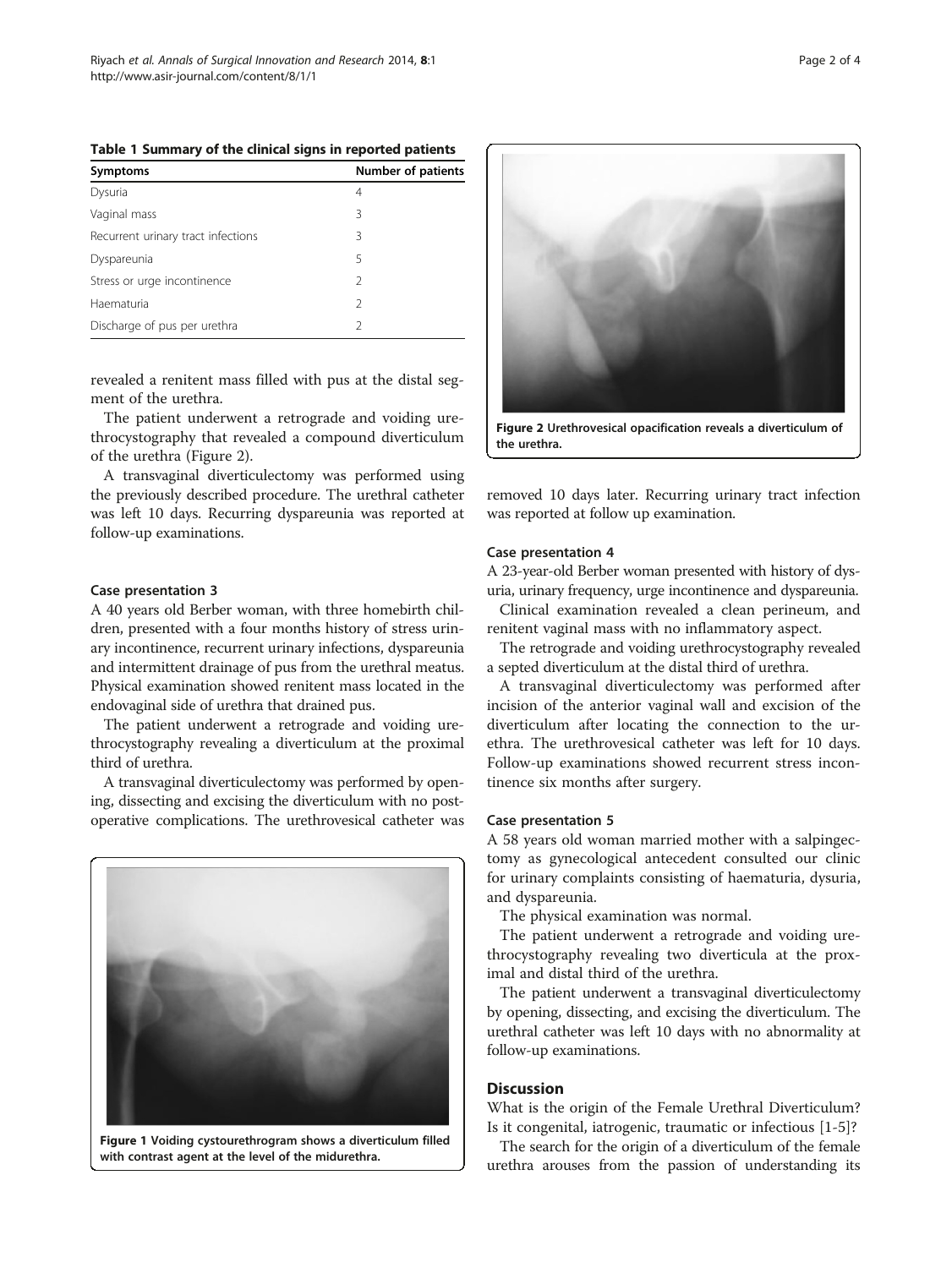pathogenesis and many studies have been initiated to answer this question.

The congenital hypothesis is highlighted if the diagnosis is made in girls or in the neonatal period where the diverticulum is usually located on the roof of the urethra [[6](#page-3-0)]. The diverticulum is considered to develop from embryonic remnants (Gartner's duct).

But the Routh's [[7\]](#page-3-0) hypothesis is more supported. It highlights the role of iterative infection and obstruction of periuretral glands. This leads to the cysts and then diverticulum formation by breaking and spilling their contents into the urethral lumen giving way to a pocket that is covered with epithelial component.

A well conducted interview and physical examination are able to raise the hypothesis of the diagnosis of urethral diverticulum. The classic triad (dribbling, dyspareunia, dysuria) [[6,8](#page-3-0)-[10](#page-3-0)], recurrent urinary tract infections and irrigative signs are all very supportive signs of urethral diverticulum [[1](#page-3-0)].

Investigations include, as we report in our observations, the retrograde and voiding urethrocystography but also retrograde urethrocystography with positive pressure tests. This has the advantage of being easy accessible and allowing the urologist to participate in the interpretation. Other diagnostic techniques require specific hardware and remain operator dependent, such as MRI with endorectal coil [[11](#page-3-0)-[13](#page-3-0)]. This investigation is good to detect and locate small diverticulum with a sensitivity between 70 and 100%, but a limited specificity.

Ultrasound is a non-invasive examination with no risk of allergy or risk of radiation and some studies have shown sensitivity between 86 and 100% [\[14,15\]](#page-3-0) in the diagnosis of diverticulum. However ultrasound remains to be an operator-dependent investigation which can miss small diverticula.

The additional advantage of an urethrocystoscopy is the possibility of the diverticular neck localization and its urethral topography [\[1,6](#page-3-0)].

Clinical presentation, imaging and urethrocystoscopy can confirm the diagnosis of urethral diverticulum and eliminate other diseases that can be confused with the diverticulum such as Cartner duct cysts, peri-meatiques lesions and Skene para-uretrales glands abscesses.

The treatment is strictly surgical consisting of a diverticulectomy [\[16-18\]](#page-3-0), by transvaginal approach. Some surgical teams advise a prone position [[1](#page-3-0),[16,19,20](#page-3-0)] with the argument that it allows better exposure of the diverticulum. However a supine position, which we adapt for our patients, allows a better exposure of distal lesions and allows an easy and complete excision of the diverticulum. We can consecutively treat an associated stress urinary incontinence by performing a colposuspension (anim). This position has also the undeniable advantage of a locoregional anesthesia [\[1\]](#page-3-0).

By opting for a U incision, which is our personal choice and recommended by Raz [\[5](#page-3-0)], our objective was to reduce the risk of overlapping suture lines, fistula and postoperative stenosis.

The type of incision, the vaginal transverse incision, arcuate or inverted U, remains a choice of the surgical team without major outcome changes. The best way to close the diverticular collar is in three layers: the urethra, the periurethral fascia and vaginal wall. This technique reduces significantly [[1](#page-3-0)] the risk of fistula or postoperative incontinence.

For urine drainage, we opted for the urethral catheter for 10 days but some authors recommend cystostomy alone [\[1](#page-3-0)] or the combination of a cystostomy and urethral catheter [[6](#page-3-0)].

Like any surgery, treatment of an urethral diverticulum has complications consisting of fistula, urethral stenosis and urinary incontinence or lower urinary tract sympoms with a frequency reported between 3 and 10% [[8,21](#page-3-0)]. Recurrence is rare [\[4,6](#page-3-0)], the literature highlights some predisposing factors as: urethral infection, local inflammation and urine drainage problems [\[5](#page-3-0)].

The surgical diverticulectomy is the gold standard in the treatment of this disease however there are some other therapeutic treatments such as vaginal marsupialization of Spence and Duckett and endoscopic incision of the diverticular neck, technique. Thess involve a significant risk of postoperative incontinence and are restricted to the distal diverticula.

## Conclusion

A urethral diverticulum is a rare disease with poorly understood pathogenesis. Clinical presentation with diagnostic, retrograde and voiding urethrocystography can confirm the diagnosis. The treatment is purely surgical.

## Consent

Written informed consent was obtained from all patients (case 1,2,3,4,5) for publication of this manuscript and accompanying images.

#### Competing interests

Authors declare that they have no competing interests.

#### Authors' contributions

OR, MA: the principal authors, major contributions in writing the manuscript. MFT, SM, RSW , AK, MJF, MHF: analysed and interpreted the patient data and the reviews of the literature. All authors read and approved the final manuscript.

#### Author details

<sup>1</sup>Department of Urology, University Hospital Center Hassan II-FES, Fès, Morocco. <sup>2</sup>Department of Anatomy, Faculty of Medicine and Pharmacy of FES, Fès, Morocco. <sup>3</sup>Department of Urology, Reinier de Graaf Gasthuis, P.O. Box 5011, 2600, GA Delft, The Netherlands.

#### Received: 10 July 2013 Accepted: 10 February 2014 Published: 15 February 2014